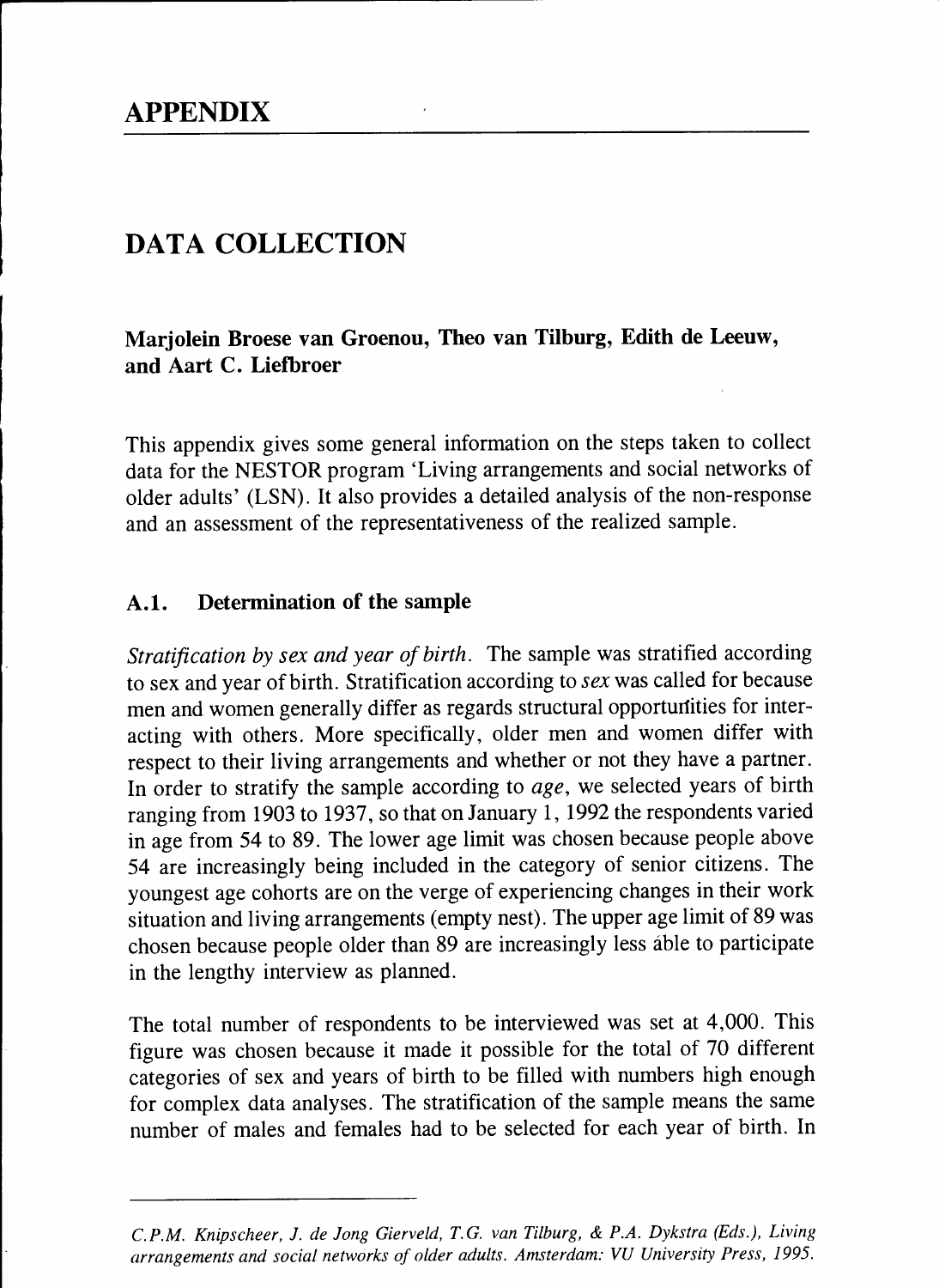addition, the sample was selected in such a way that after five years, the number of males and females in the oldest age groups would still be large enough to be studied. The reason for this was that the LSN program is linked with the Longitudinal Aging Study Amsterdam (LASA), which is to provide a ten-year follow-up to the LSN sample. Based on NCBS survival rates of the population in the 55 to 84 age group (NCBS, 1990), weights were calculated to determine the number of males and females in each age category. The decision was made not to include persons aged 85 to 89 (year of birth 1903- 1907) in the weight measurement, since this would lead to a very large oversampling of this age category. The number of persons aged 84 was calculated for these age categories. This would have resulted in an oversampling of the oldest age groups in the sample, but the samples of most of the smaller municipalities did not contain enough persons (especially males) in the oldest age category. The projected number of respondents in the oldest age category was thus relatively low (columns projected in Table  $A.I$ ).

Selections of regions. For reasons of efficiency and cost control, the selection of respondents was restricted to three regions: the northeast, the southeast, and the west. These regions can be viewed as representing differences in culture, religion, urbanization, and aging. No strict criteria were used to specify these regions. The *northeast* region includes all of the province Overijssel and the northeastern part of Gelderland and Flevoland. In addition to Zwolle as a city, this region contains various smaller cities and many rural

| Year of<br>birth | male      |          | female     |          | total     |          |
|------------------|-----------|----------|------------|----------|-----------|----------|
|                  | projected | realized | projected  | realized | projected | realized |
|                  |           |          |            | 352      | 570       | 689      |
| 1903-07          | 284       | 337      | 286<br>390 | 391      | 821       | 774      |
| 1908-12          | 431       | 383      |            |          |           |          |
| 1913-17          | 328       | 378      | 310        | 334      | 638       | 712      |
| 1918-22          | 274       | 289      | 273        | 300      | 547       | 589      |
| 1923-27          | 242       | 272      | 253        | 321      | 495       | 593      |
| 1928-32          | 226       | 267      | 248        | 313      | 474       | 580      |
| 1933-37          | 215       | 270      | 240        | 287      | 455       | 557      |
| Total            | 2.000     | 2,196    | 2.000      | 2,298    | 4,000     | 4,494    |

Table A.1. Respondents by year of birth and sex; projected and realized numbers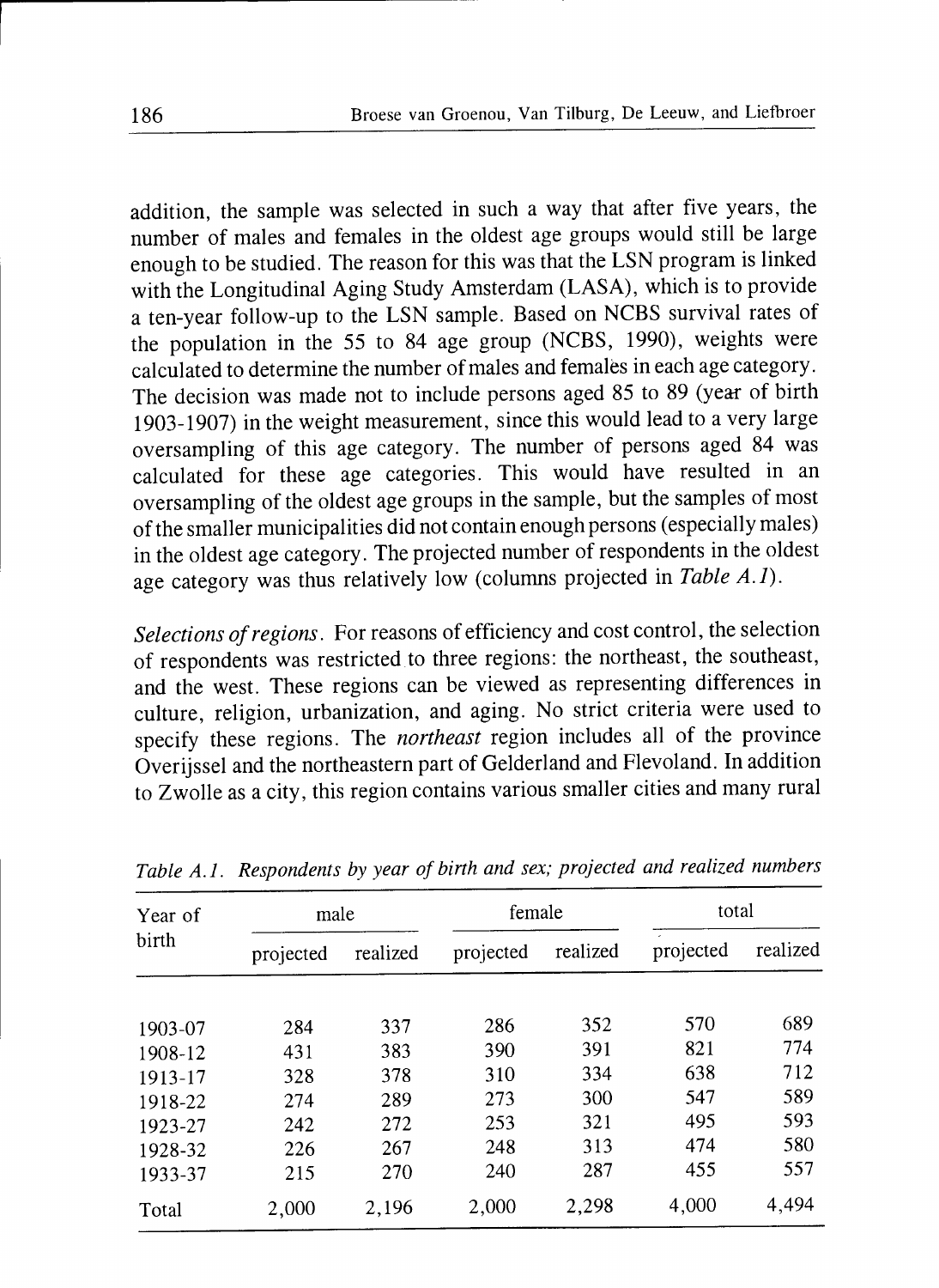villages. This part of the Netherlands is characterized by relatively large numbers of Protestants and a low degree of urbanization. The western region includes the Randstad, which is the urban agglomeration of the Netherlands. The Randstad contains the four major cities Amsterdam, The Hague, Rotterdam, and Utrecht. The area is densely populated and the population is mixed with respect to religion. What we call the *southeast* region covers the eastern part of the province North Brabant. The majority of the population in this region is Roman Catholic. The people live in cities and villages with a relatively low level of urbanization. For the elderly in very small villages, access to the 'outside world' is limited by inadequate public transportation. In addition to the choice of regions, a wide range of differences in urbanization was also accomplished by selecting at least two municipalities in each region, a large or medium-sized city (high population density), and one larger rural town or several smaller ones (low population density).

Selection of the municipalities. Every effort was made to select a sample that was representative of the Dutch population aged 55-89 years with respect to region and degree of urbanization. A combination of the two criteria, regional variation and degree of urbanization, provided a guideline for the number of respondents from the various municipalities to be selected in the sample. The decision was made to include only one of the four major Dutch cities (Amsterdam, The Hague, Rotterdam, Utrecht) in the sample, and to focus on mediumsized cities in the other regions. In all three regions, several small towns or villages in rural areas had to be selected. Given the criteria and the sample size of 4,000, the number of persons to be selected from the municipalities in the various regions could be calculated.

As central municipalities, Amsterdam in the west, Zwolle in the northeast, and Oss in the southeast of the Netherlands were chosen. A few criteria were set to select the rural municipalities. They had to have a low population density and be oriented towards the main city in the region. To balance the large numbers of Roman Catholics in the southeast, municipalities that were largely Protestant were selected in the northeast. In the west, two municipalities north of Amsterdam were chosen: Wormerland and Waterland. Both of them were composed of several large and small villages in a relatively large rural area. In the northeast, Zwartsluis, Genemuiden, and Hasselt were chosen as the three largely Protestant municipalities. Since all three of them were small and densely populated communities, Ommen was chosen as a fourth municipality with a more rural character and a lower population density. In the southeast, we chose Uden as an urbanized rural municipality.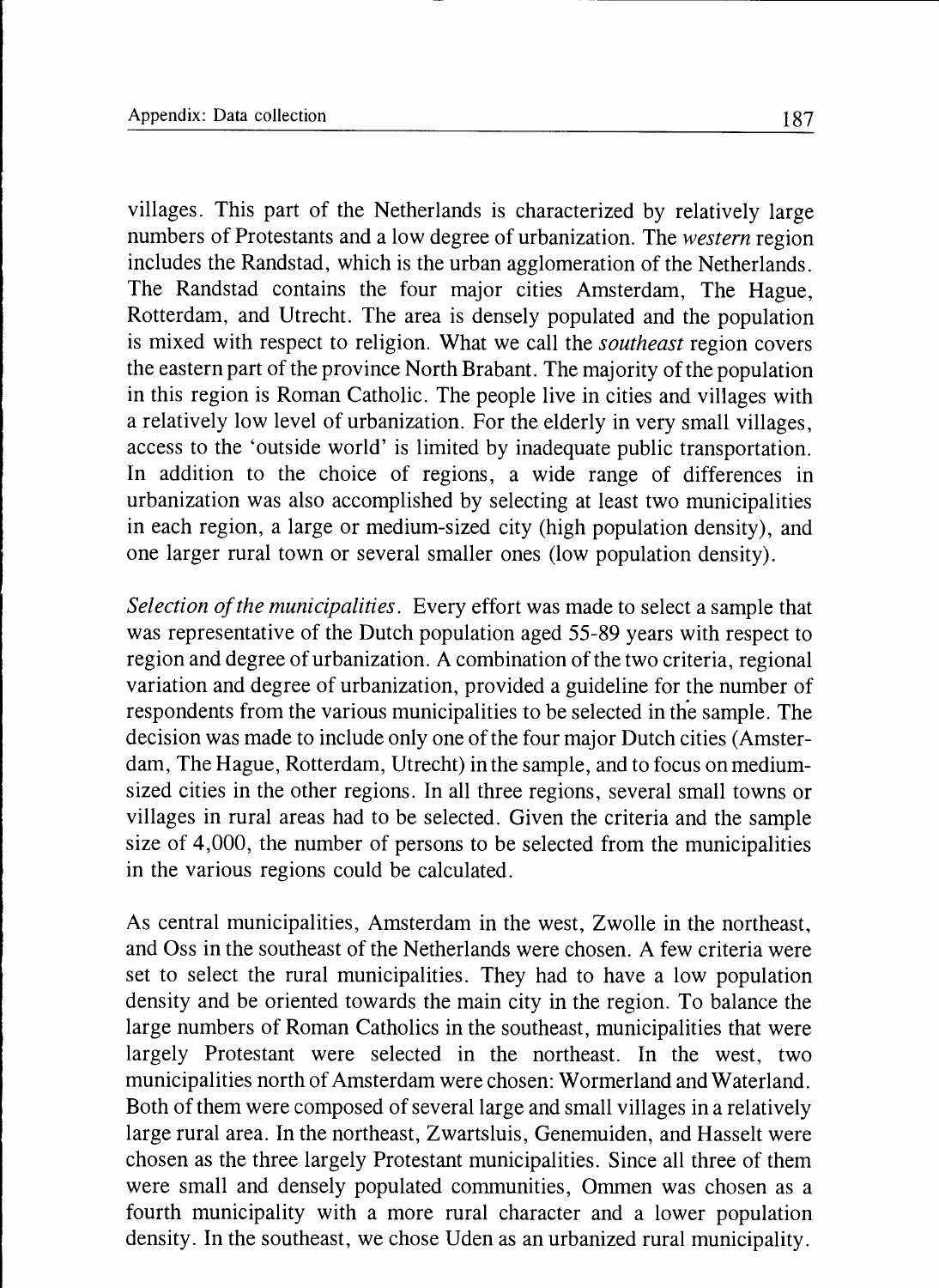Boekel was chosen because it was a small farming village. Figure A.1 shows the location of the selected municipalities in the Netherlands.

Results from the selected municipalities. Most of the eleven municipalities provided the sample addresses without any problems. In Amsterdam and Boekel, however, the municipality only agreed to cooperate if a refusal procedure was used, with the municipality directly addressing the selected group. The sample members had to make clear by returning a card that they were not willing to be approached by the researchers from the Vrije Universiteit. If they did not return the cards within three weeks, their addresses were given to the researchers. Despite the fact that this procedure involves a selection bias of the sample, we agreed to the procedure because we did not want to lose Amsterdam for the study. In the case of Boekel, we agreed because the alternative rural municipalities used the same refusal procedure.

## A.2. The interviewers

The aim was to conduct 4,000 interviews in six months, starting in January 1992. Rather than work with the same interviewers for the entire period, the decision was made to recruit and train three teams of interviewers, each of which would work for a period of two months. Concerning the recruitment of the interviewers, two major decisions were made. Firstly, local interviewers were recruited, who lived in or near the municipalities in the study. One of the reasons was to save on travelling costs and travelling time. An additional advantage was that local interviewers could understand or speak the dialect spoken in the region. Particularly in the northeast and the southeast of the Netherlands, this was expected to increase participation. Another reason was that the respondents were to be approached by the interviewers in person. This was expected to increase the response of the elderly. Since it was expected that several attempts to contact the respondent would be necessary before making an appointment, interviewers who lived in or near the municipalities were preferred. In addition to living in the region, a few other criteria were used in selecting the interviewers, like availability and flexibility in spare time during the day, a general educational level, and being between 22 and 55 years old. A total of 88 interviewers were hired during the process of data collection.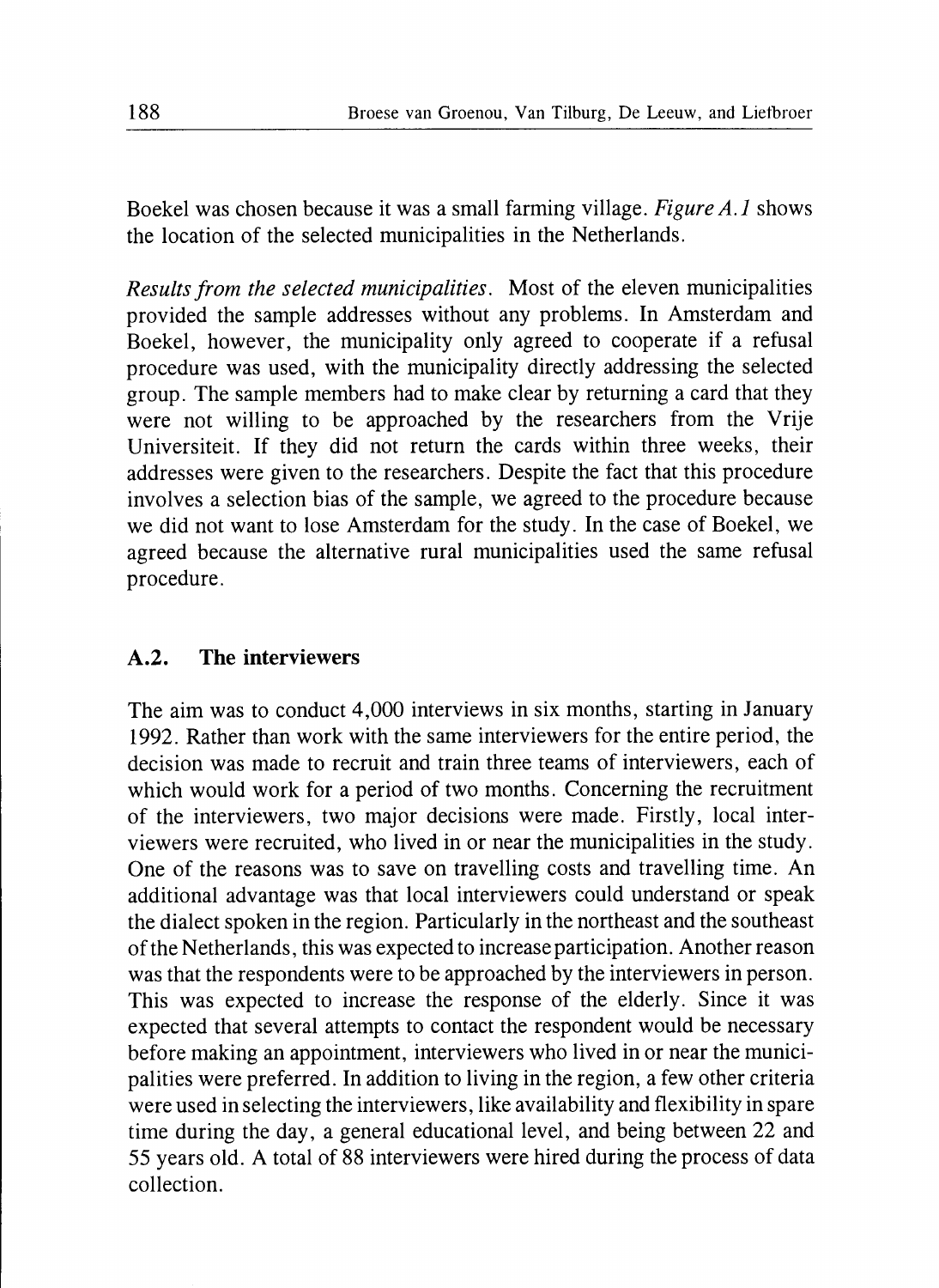

Figure A.l. Location of the 11 municipalities in the Netherlands

Training the interviewers. The goal of the four-day interview training was fourfold:

- 1. to practice difficult parts of the questionnaire and hypothetically difficult interview situations,
- 2. to become acquainted with the respondents and practice how to contact and interview them,
- 3. to become acquainted with the administrative procedures concerning obtaining new addresses, contacting the supervisor, and returning the completed interviews, and
- 4. to become acquainted with the use of the computer and the contents of the face-to-face interview.

After two days of training, the third day was reserved for practising the interview with an elderly person in the surrounding of the interviewers. These pilot interviews were discussed on the fourth and final day of the training. Each training was given by two persons, the regional supervisor and a cotrainer. Use was made of a videotape on interview training, in which several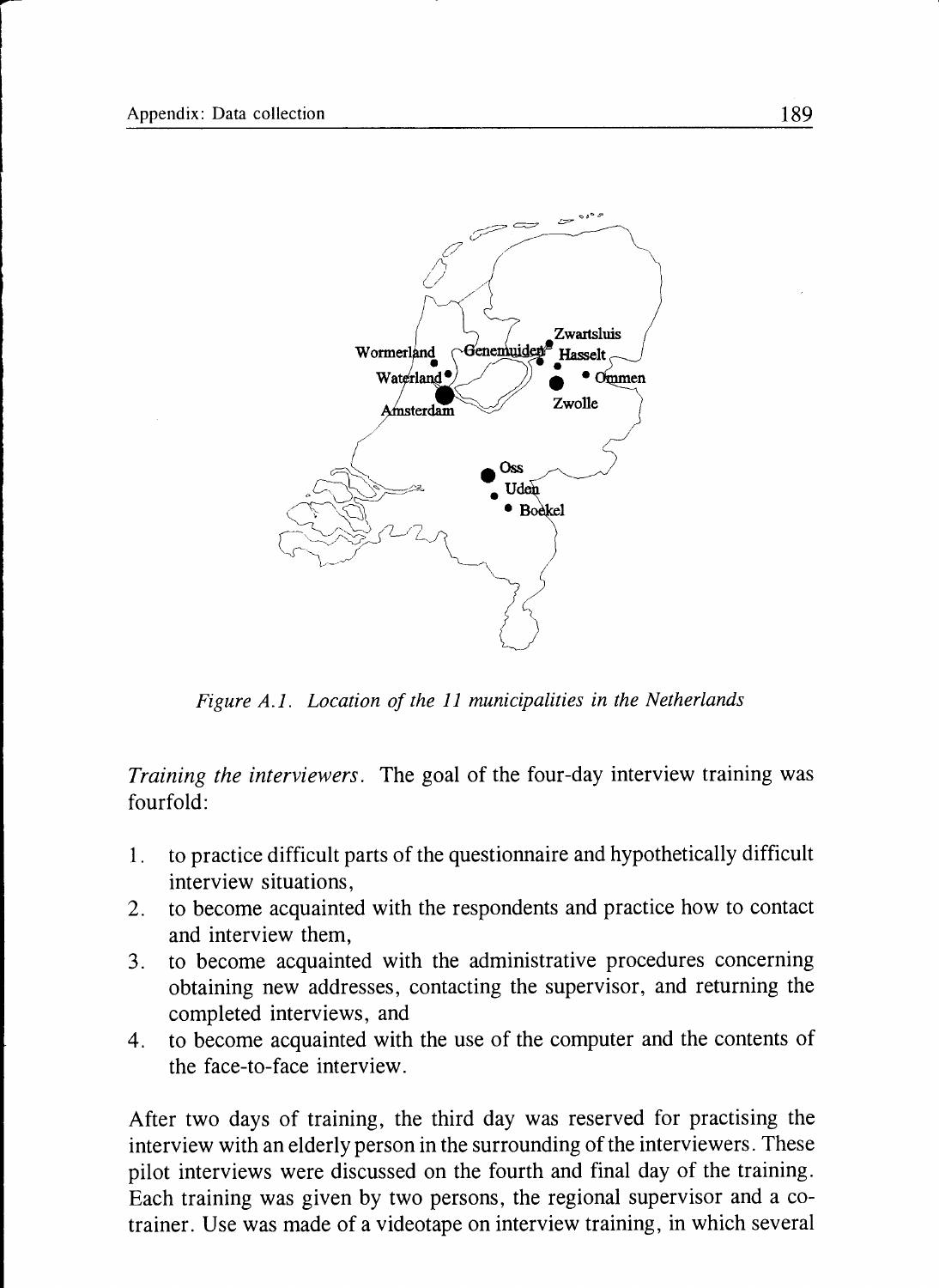rules of interviewing were demonstrated. Role playing enabled the trainees to practice difficult interview situations.

Supervising the interviewers. Members of the research staff served as supervisors and phoned the interviewers every week. They discussed the progress they were making and the contents of the interviews. All interviews were taped, provided the respondent did not object. Interviewers sent taped interviews to their supervisors weekly. The supervisor listened to selected parts of the tapes and discussed interview style, suggestive questioning, handling difficult situations, and so forth with the interviewers. Three to four weeks after the start of each interview period, a meeting was held to discuss interview problems with the total group of interviewers in each region. The supervisors were informed every week by the computer output as to how many interviews had been conducted and how many prospective respondents had refused to cooperate.

# A.3. Planning and course of the data collection

Selecting and approaching the respondents. From the samples drawn from the registers of the municipalities, addresses were selected to be approached by a specific interviewer. The respondents were selected randomly within strata of year of birth, sex, and municipality. The selected respondents received a letter introducing the study and asking them to participate in it. It announced the arrival of an interviewer within the next few days to make an appointment for an interview. A flyer was also enclosed with more information about the objectives of the study and the background of the researchers.

The interviewer approached the prospective respondents (preferably on the doorstep and not by phone) and asked them to participate in the study. If the respondent was not at home, approach attempts were carried out until the closing date of the period of data collection (December 1992). If a prospective respondent refused to cooperate, the interviewer was asked to state the reason as well as whether the respondent refused right away or after some discussion. If the respondents agreed to participate, an appointment was made for the interview. At the time of appointment, the interviewer went to the home of the respondent with a laptop computer and conducted the interview. After returning home, the interviewer answered a number of questions related to the course of the interview and the respondent's behaviour.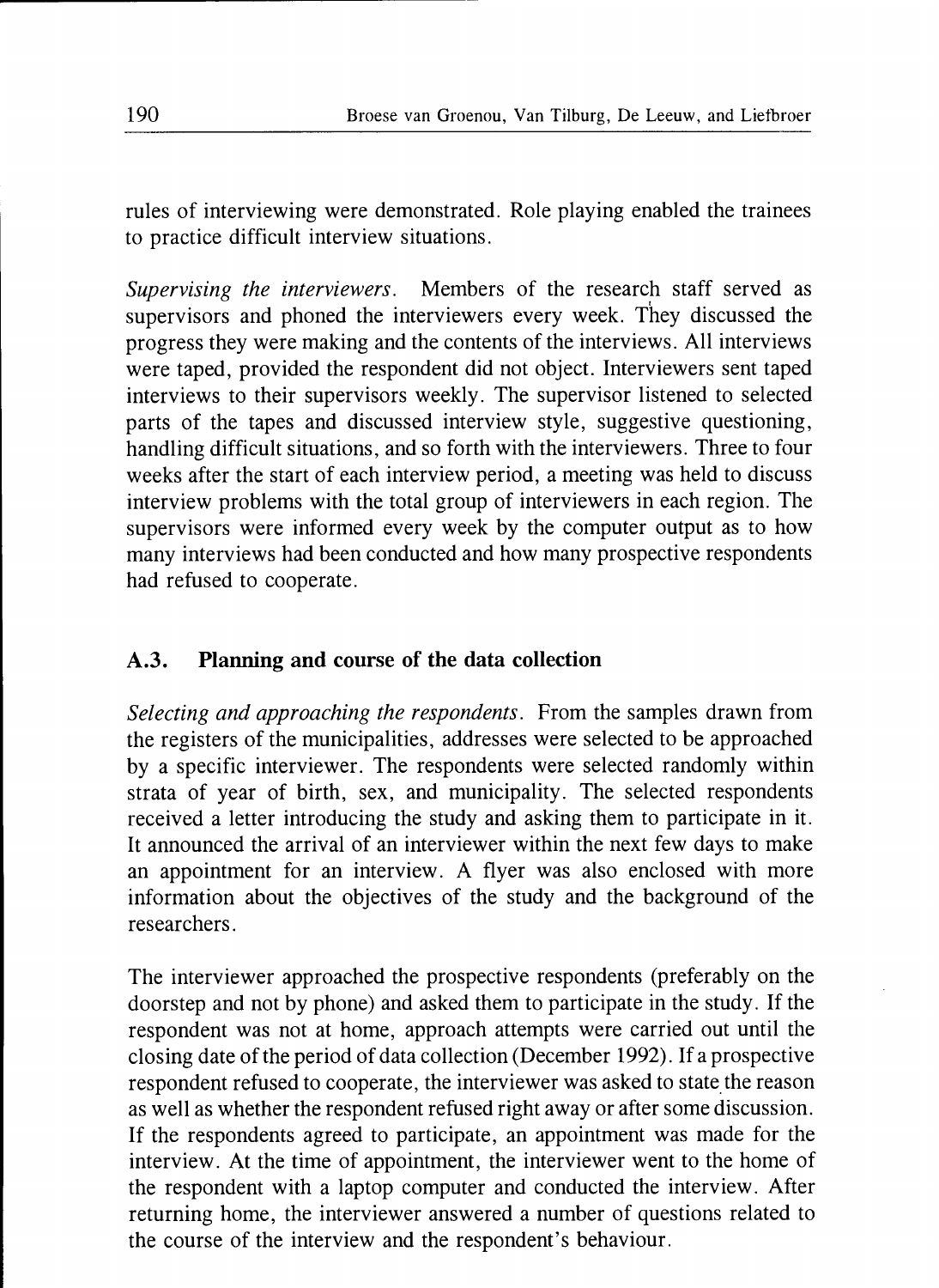If physical or mental deficiencies prevented the respondent from being able to participate in a lengthy, one-and-a-half-hour interview, the interviewer had the option to choose the short version of the interview. If, as a result of physical and mental deficiencies, the interviewer was not even able to conduct a short version, he or she tried to obtain the name and address of a proxy. This was to be a person close to the respondent, who could answer a few questions about the living and health situation of the respondent. At a later stage in the data collection, these proxies were contacted by phone to answer a few questions about the respondent.

Completing the data collection. The period when prospective respondents were approached was from January 3 to July 12, 1992. After this date, no new prospective respondents were approached to participate in the study, although efforts were made to increase the response. The first step was to re-approach people who had not been reached. The second step was to reapproach people who had initially refused to participate in the study. Only the respondents who had used 'soft' reasons for not participating the first time were selected. For example, they had been ill or lacked the time or interest to take part in an interview. Since the interviewer recorded the reason for refusal at the first approach, it was possible to select only those respondents who had given some leeway for arguments.

#### A.4. Realized sample

By the end of December 1992, a total of 4,494 respondents had participated in the study. Proxy interviews had been conducted with another 2I7 respondents. This section gives a short description of the realized sample. First, it is compared with the projected numbers of males and females and per birth cohort (Table A.1), and the total numbers in each municipality (Table A.2). Table A.I shows that the projected number of interviews was realized in each stratum, with the exception of the males born in 1908-1912. The intention was to overrepresent the oldest old, based on the requirements for the longitudinal follow-up by LASA. Our efforts resulted in a mean age of 72.8 years, whereas a mean of about 71.8 years would have been expected if the strata had been sampled equally. However, the over-representation of the oldest old was less than had been projected (mean projected age: 73.2 years). Table A.2 shows that the distribution of the respondents by municipality corresponded fairly well to the projected distribution.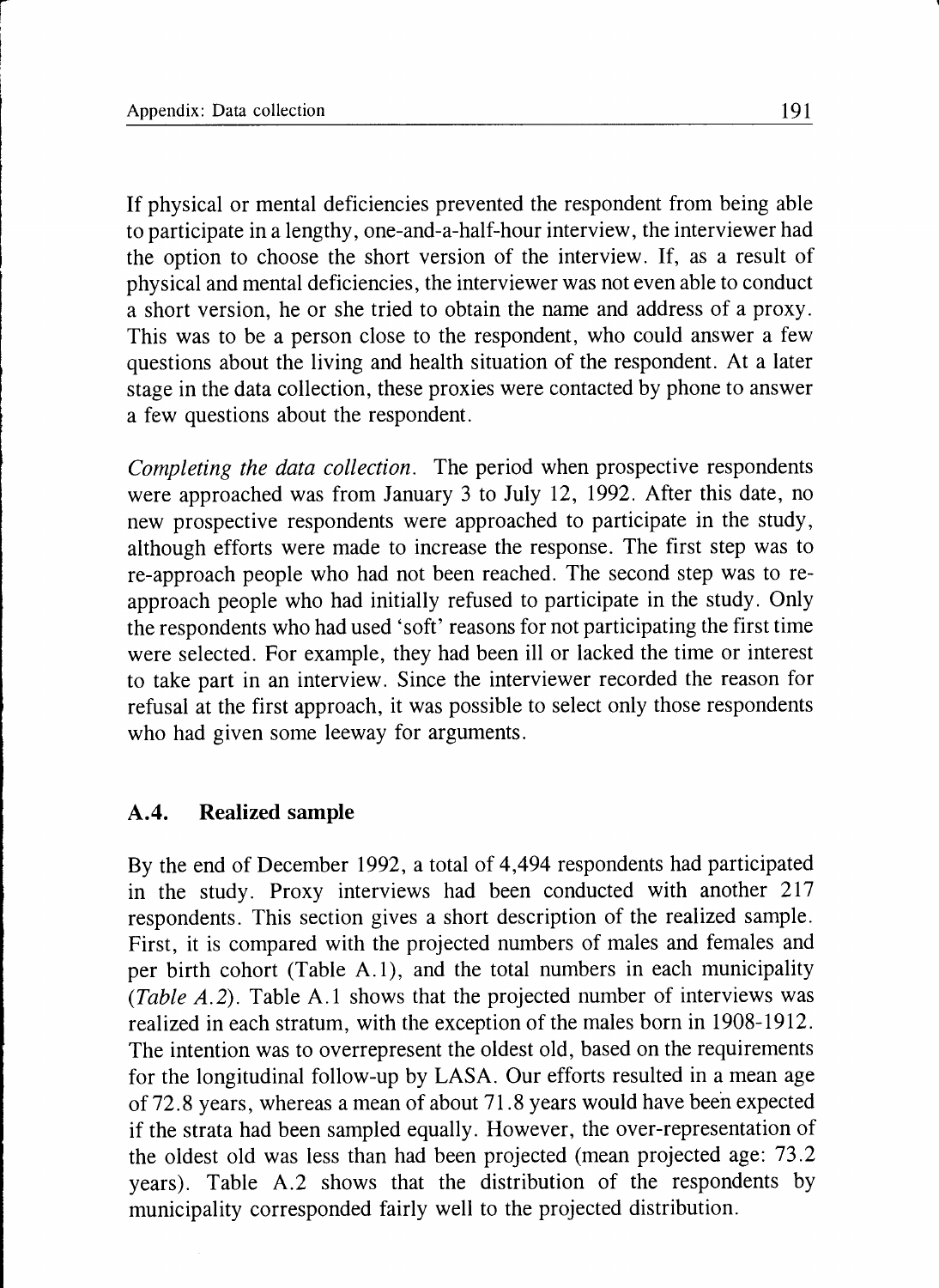| municipality  | region    | population<br>(x 1,000) | projected |       | realized |       |
|---------------|-----------|-------------------------|-----------|-------|----------|-------|
|               |           |                         | abs.      | %     | abs.     | %     |
| Amsterdam     | west      | 714                     | 1,080     | 27.0  | 1,296    | 28.8  |
| Waterland     | west      | 18                      | 360       | 9.0   | 380      | 8.5   |
| Wormerland    | west      | 14                      | 360       | 9.0   | 365      | 8.1   |
| Zwolle        | northeast | 97                      | 540       | 13.5  | 549      | 12.2  |
| Genemuiden    | northeast | 8                       | 100       | 2.5   | 158      | 3.5   |
| Ommen         | northeast | 18                      | 300       | 7.5   | 363      | 8.1   |
| Zwartsluis    | northeast | 4                       | 200       | 5.0   | 211      | 4.7   |
| Hasselt       | northeast | 7                       | 100       | 2.5   | 132      | 2.9   |
| Oss           | southeast | 52                      | 540       | 13.5  | 533      | 11.9  |
| Uden          | southeast | 36                      | 240       | 6.0   | 311      | 6.9   |
| <b>Boekel</b> | southeast | 9                       | 180       | 4.5   | 196      | 4.4   |
|               |           |                         | 4,000     | 100.0 | 4,494    | 100.0 |

Table A.2. Projected and realized sample by municipality and region

Not all 4,494 respondents completed a full interview. Various versions are possible: a full interview was completed (4,053,90.2%) or terminated at some point before the end  $(94, 2.1\%)$ ; a short interview was completed  $(342, 7.6\%)$ or terminated at some point before the end  $(5, 0.1\%)$ .

#### 4.5. Non-response

Non-participation in surveys is increasing in societies that have traditionally used the survey method extensively. In most West European countries and in the United States, response rates to social science surveys have declined in the last two decades and this trend toward non-participation is especially strong in the Netherlands (De Heer, 1992).

Age is one of the strongest correlates of non-response. Older people feel a stronger resistance to surveys, and the refusal rate among the elderly is high in general social surveys (Herzog & Rodgers, 1988). But there is also some evidence that they tend to cooperate more readily in surveys which are of direct interest to them (Hoinville, 1983). The literature (see for a review Groves, 1989) on non-response states two potential reasons for the higher refusal rate among the elderly. Firstly, fear of the unknown and of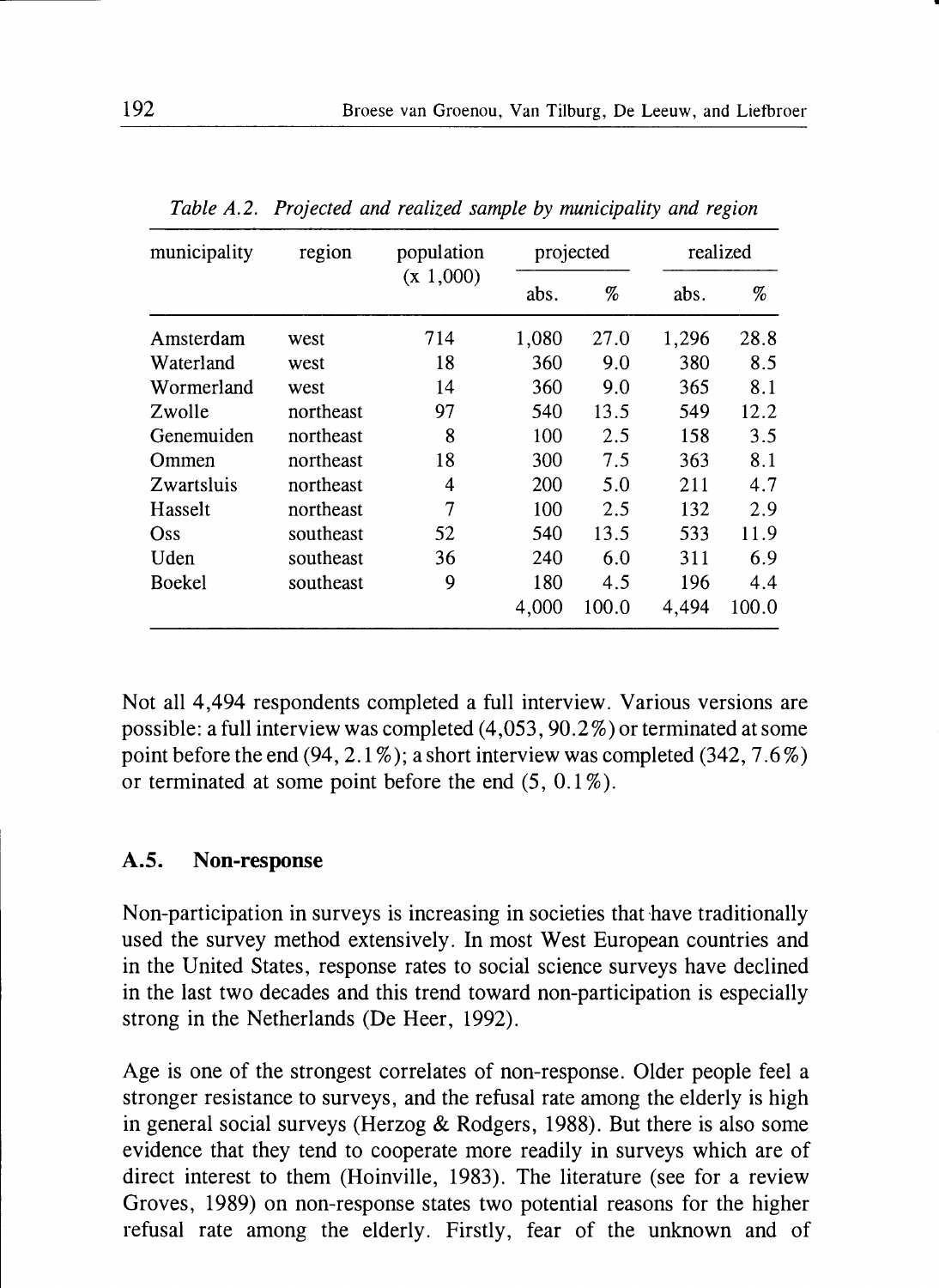victimization can make older people reluctant to open their doors to strangers (Herzog & Rodgers, 1989). The same fears can also make people less inclined to interact with strangers and invite them into their homes. Secondly, social disengagement might help explain the reduced cooperation of the elderly in general surveys (Goyder, 1987). Relatively little research has been conducted to test these hypotheses.

In designing and implementing our survey, we did our utmost to overcome the anticipated low response rates. For instance, to help overcome their fear of the unknown, all potential respondents received a letter in advance introducing the survey and the interviewer. The name and address of the sample member was in the heading of the letter, the name and phone number of the interviewer was included in the text, and the letter was signed in blue pen by the program director. Also, all interviewers were issued an identity card with their photograph on it, and were instructed to keep this card ready and show it even before the respondents asked for it. During the interviewer training, special attention was devoted to how to convince and reassure hesitant respondents. Furthermore, to overcome their disinterest, an attractive brochure was sent to all potential respondents explaining the study and emphasizing its importance and its direct significance for the respondent. An extended field period was planned to accommodate respondents who were temporarily indisposed, and a small gift was offered to all respondents as a token of appreciation for their help. Beside these activities directed at the individual sample member, information was sent to local institutions (e.g. homes for the elderly), general practitioners, and local papers, which resulted in some publicity.

Overall non-response. The response rate is defined 'as the number of interviews that were actually completed, divided by the number of all sampled cases in which an interview could have been completed (Groves, 1989). This rate most clearly estimates the number of all eligible persons measured by the survey procedure. This results in an overall response rate of 61.7 % (the comparable figure for the birth cohorts 1908-1937, the LASA sample, is 62.3%), which is comparable to response rates for the general population of the Netherlands (De Heer, 1992). Considering the non-response problems when interviewing an elderly population, the results are satisfactory.

Specific non-response with respect to region. Response rates in the Netherlands differ according to region. For instance, on average, response rates in the province of Brabant in the south are higher, while response rates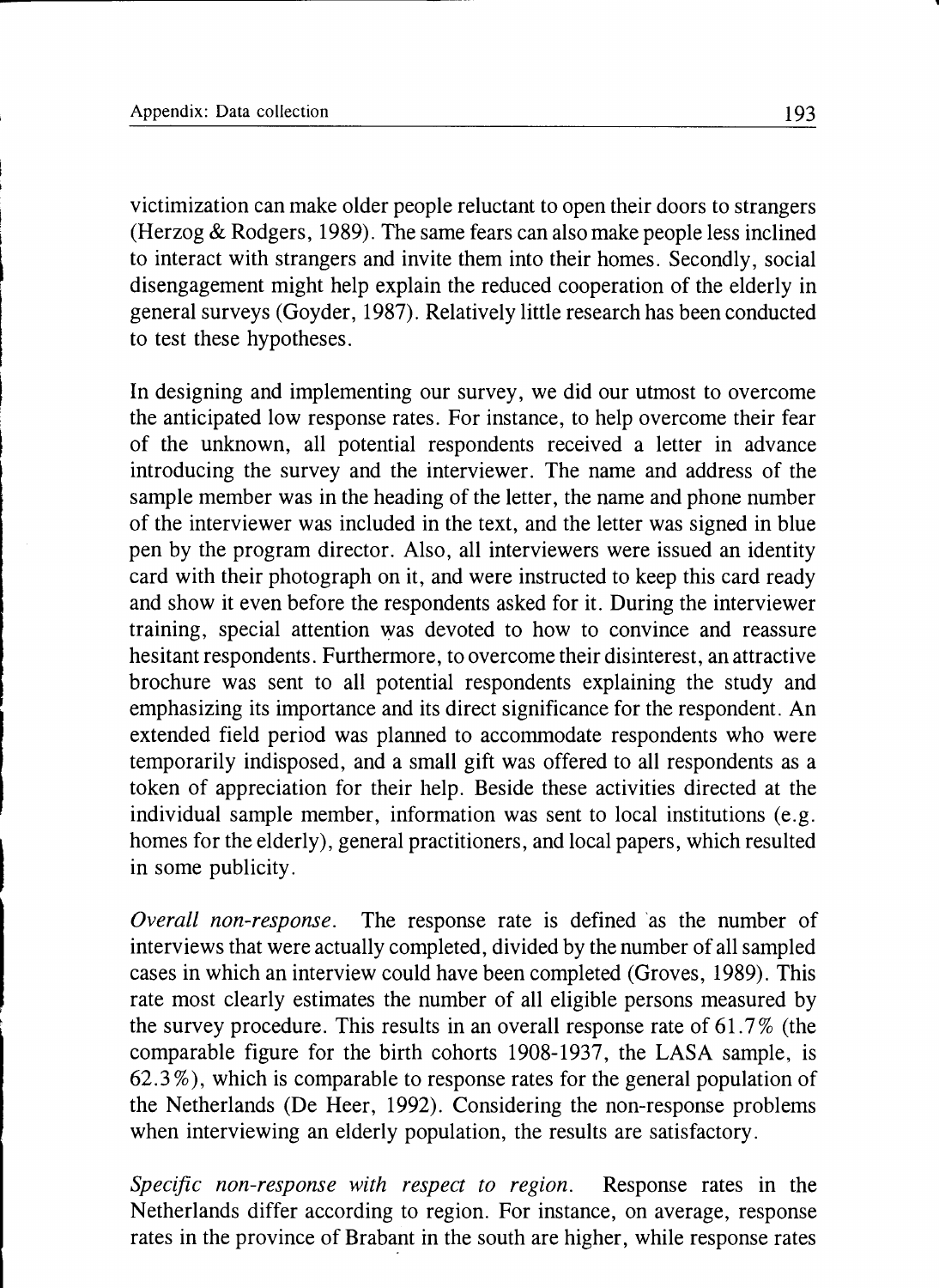in the city of Amsterdam are lower (Louwen, 1992). In presenting response rates by region, we divided the region west in Amsterdam, which is viewed as a difficult region, and Wormerland-Waterland, which is a rural area with a higher expected response rate. The Amsterdam response rate was 54.2%, and in Wormerland-Waterland it was 66.6% , in Zwolle and surroundings 61.8%, and in Oss and surroundings 70.I%. These response rates form a well-known pattern: fewer responses in Amsterdam than in the rural areas. Furthermore, it should be noted that the high refusal rate in Amsterdam was partly caused by the obligatory two-step procedure in this city. The southeast of the Netherlands exhibited the high response expected for this region, despite the two-step procedure used in Boekel.

Specific non-response with respect to sex and age. Although the influence of sex on non-response has frequently been studied, there is no clear evidence for a sex difference in refusal behaviour. However, age of the sampled persons has been found to correlate with non-response in many studies, and there is overwhelming evidence that the elderly are more likely to refuse cooperation (Bethlehem & Kersten, 1986; Goyder, 1987; Groves, 1989; Herzog & Rodgers, 1988).

In this study, no clear differences in response behaviour were detected between males and females. There is a clear correlation between age and response and non-response due to refusal and illness (Figure A.2). Significantly more interviews were agreed to by the younger elderly (55-69) and, among the very oldest (80-89), significantly fewer interviews were completed. This same very old group was also overrepresented in the nonresponse due to illness. If we look at the age differences among those who refused, it is clear that the very young elderly (55-60) and people in their early seventies were overrepresented among the refusers. Thus, in the category of the youngest sample members, we found a relatively high rate of participation and of refusal, and a relatively low rate of non-participation due to illness. Therefore, there was no linear age-related refusal rate.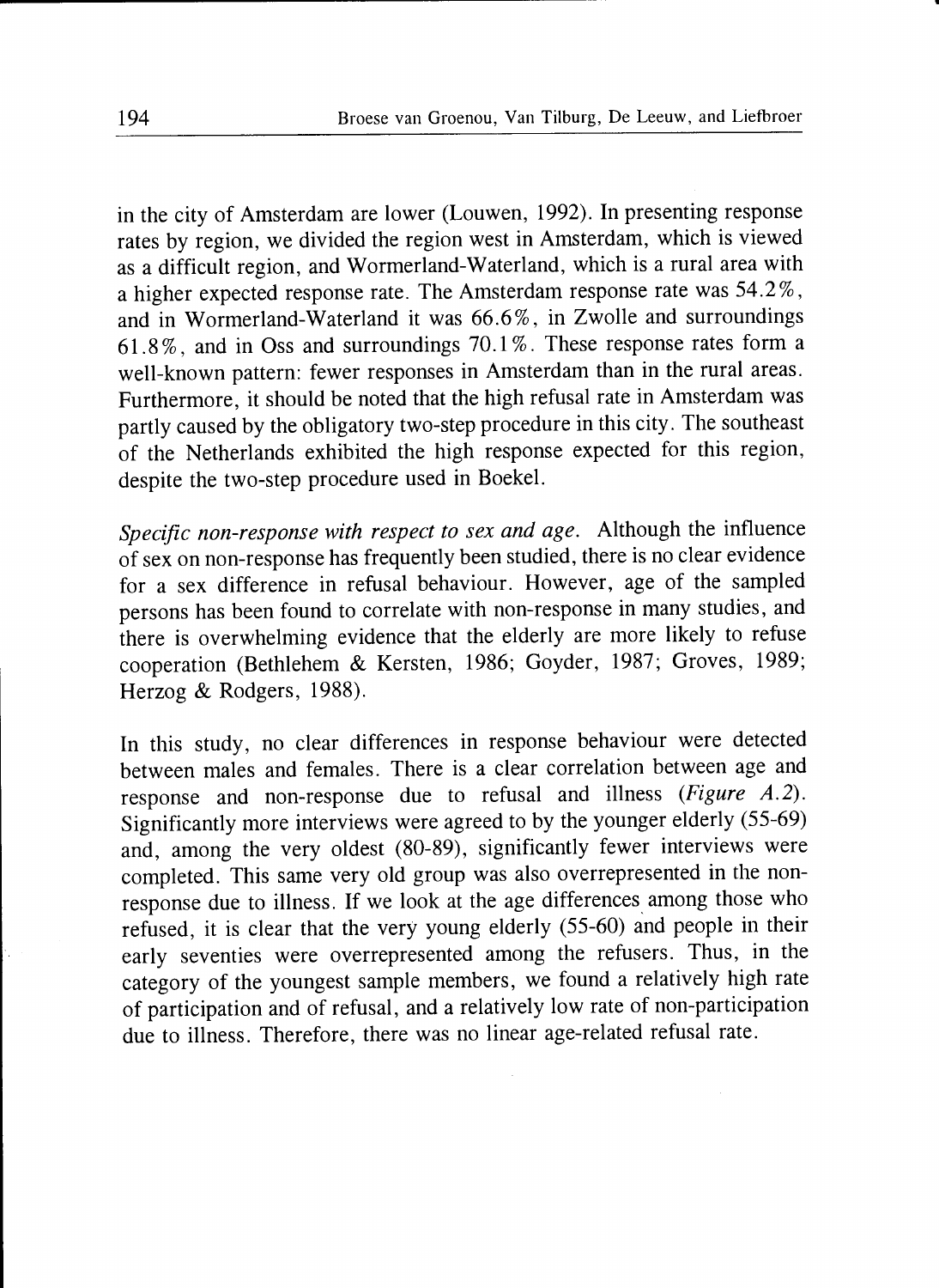

Figure A.2. Response and types of non-response by age  $(N = 7574)$ 

#### A.6. The representativeness of the realized sample

In this section, we will briefly assess to what extent the realized sample was representative, with particular emphasis on three key aspects,

- 1. regional distribution,
- 2. distribution according to level of urbanization, and
- 3. distribution according to marital status.

Sex and age are not reviewed because the sample stratification already includes these characteristics.

With regard to the regional distribution of the realized sample, elderly people were somewhat underrepresented in the western provinces and overrepresented in the northeast of the country, in particular in the southeast. To assess how representative the realized sample was regarding level of urbanization, we used a recent measure developed by the Netherlands Central Bureau of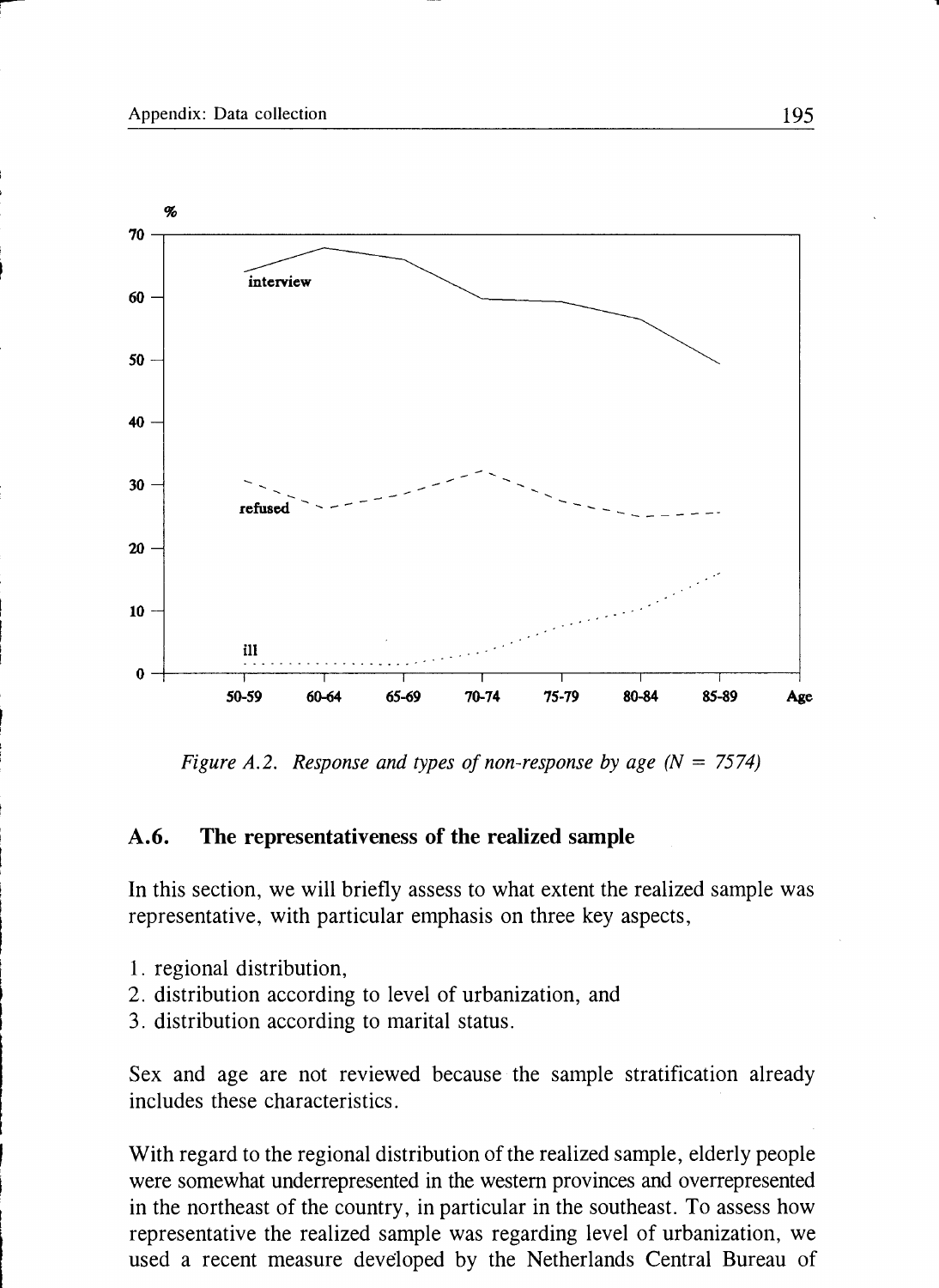Statistics (Den Dulk, Van de Stadt, & Vliegen, 1992), based on the address density of an area. To date, this is the best measure of urbanization level available in the Netherlands. The distribution of the realized sample regarding level of urbanization corresponds very closely to that of the total population above the age of 55 years.

We assessed the representativeness of the realized sample by comparing the distribution of respondents regarding marital status, cross-classified by age and sex, with the marital status distribution of the underlying population. Among males, there is generally a very good fit between the realized sample distribution and the distribution of the population regarding marital status. Divorced elderly people are slightly underrepresented, especially among the youngest and oldest age groups, whereas widowers are slightly overrepresented, especially among respondents between the ages of 80 and 84 years. The realized sample and population distributions of married and nevermarried males exhibited quite a close correspondence. Among females, the differences between the realized sample and the population were larger than among males. Overall, never-married and divorced females were underrepresented and widowed females overrepresented inthe realized sample. The under-representation of never-married females was apparent in all age groups except the youngest. Divorced females were also underrepresented in most age groups, with the exception of 65-69 and 85-89 years. Widowed females were overrepresented in most of the age groups. Married females exhibited a high correspondence between the realized sample and the population.

Based on these figures, we can conclude that the realized sample was fairly representative of the underlying population. To enhance the national representativeness of the realized sample, we decided to weight the sample according to region. Secondly, within each age and sex category, the sample was weighted according to marital status. Furthermore, since the older age groups and the older males were both oversampled, special sample weights were calculated to compare cohort scores, correcting the oversampling of males, and to assess overall scores for all respondents aged 55 and over, correcting the oversampling of older cohorts. In this book, weighted data are presented for the descriptive data that give an indication of the situation of the elderly in the Netherlands. However, unweighted data are used in the explanatory analyses.